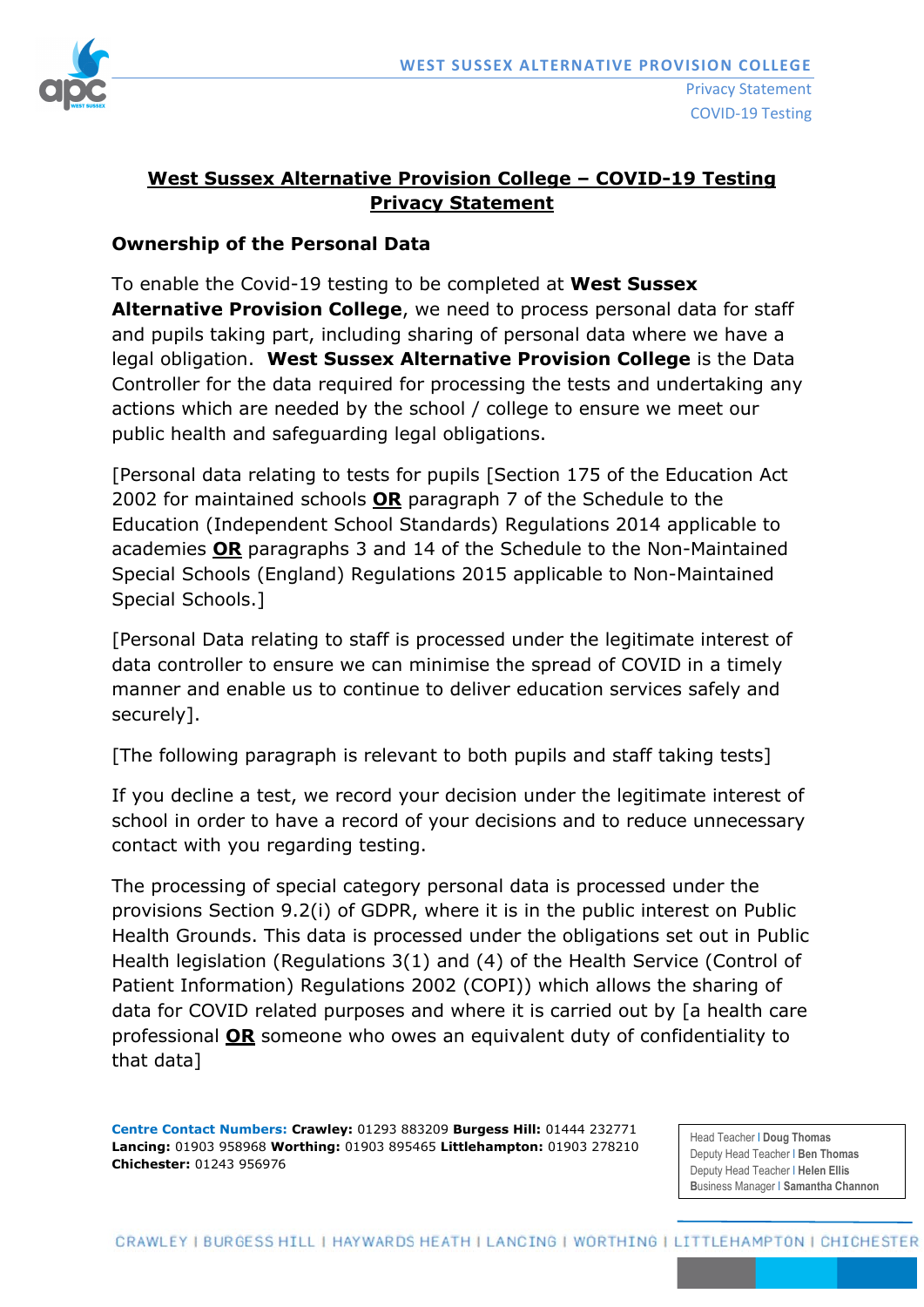

Data Controllership is then passed to the Department for Health and Social Care (DHSC) for all data that we transfer about you and your test results to them. For more information about what they do with your data please see the Test and Trace [Privacy Notice.](https://contact-tracing.phe.gov.uk/help/privacy-notice) The establishment remains the Data Controller for the data we retain about you.

### **Personal Data involved in the process**

We use the following information to help us manage and process the tests:

- Name
- Date of birth (and year group)
- Gender
- Ethnicity
- Home postcode
- Email address
- Mobile number
- Unique barcode assigned to each individual test and which will become the primary reference number for the tests
- Test result
- Parent/guardians contact details (if required)

We will only use information that is collected directly from you specifically for the purpose of the tests, even if you have previously provided us with this information.

### **How we store your personal information**

The information will only be stored securely on local spreadsheets in school/college whilst it is needed. It will also be entered directly onto DHSC digital services for the NHS Test and Trace purposes. Schools/colleges will not have access to the information on the digital service once it has been entered.

### **Processing of Personal Data Relating to Positive test results**

The member of staff, pupil, student or parent (depending on contact details provided) will be informed of the result by the school/college and advised how to book a confirmatory test.

**Centre Contact Numbers: Crawley:** 01293 883209 **Burgess Hill:** 01444 232771 **Lancing:** 01903 958968 **Worthing:** 01903 895465 **Littlehampton:** 01903 278210 **Chichester:** 01243 956976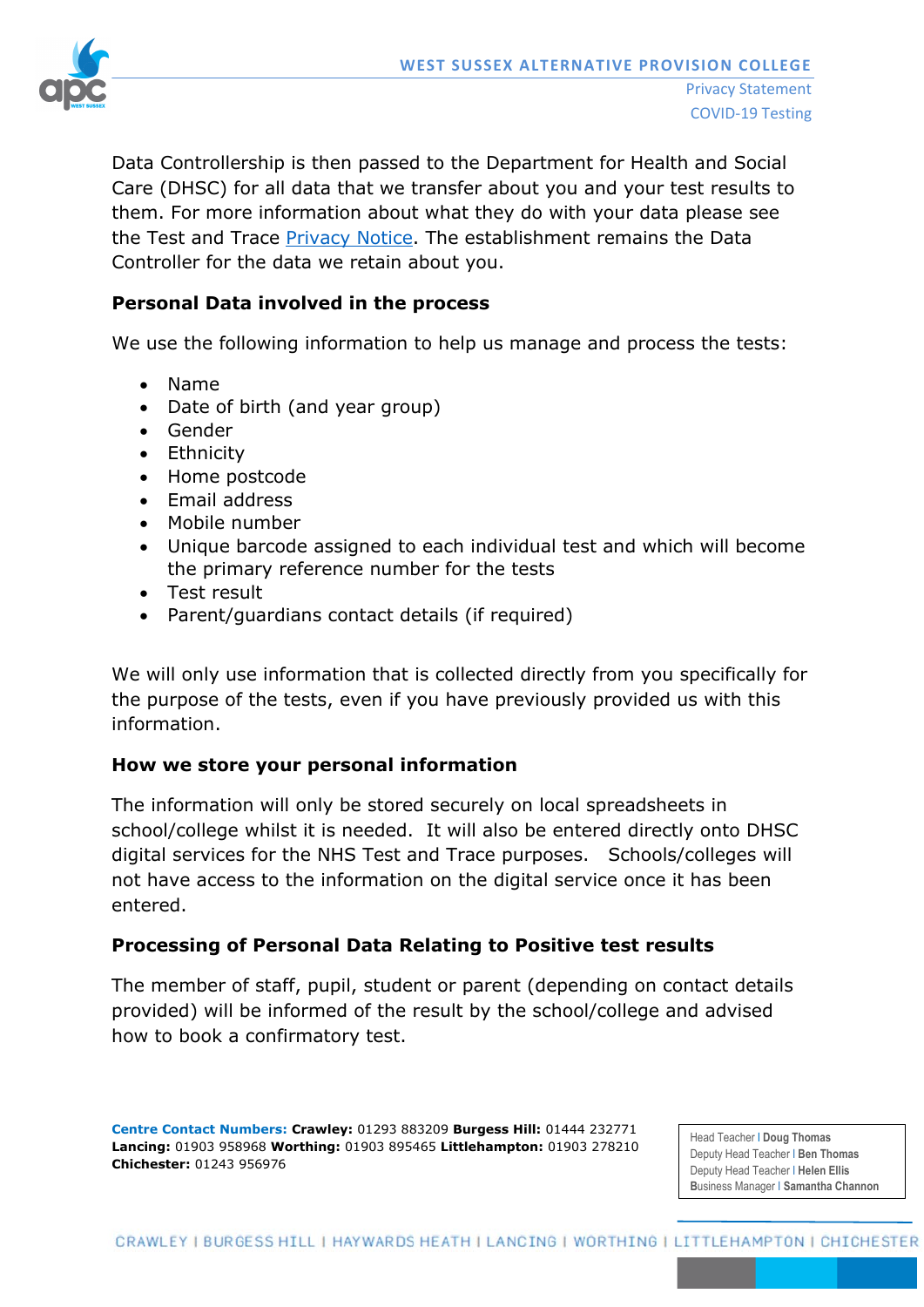

We will use this information to enact their own COVID isolation processes without telling anyone who it is that has received the positive test.

The information will be transferred to DHSC, who will share this with the NHS, GPs. PHE and the Local Government will use this information for wider test and trace activities as well as statistical and research purposes.

This information is processed and shared under obligations set out in Public Health legislation under Regulations 3(1) and (4) of the Health Service (Control of Patient Information) Regulations 2002 (COPI) which allows the sharing of data for COVID related purposes.

This information will be kept by the school/college for up to 14 days and by the NHS for 8 years.

# **Processing of Personal Data Relating to Negative test results**

We will record a negative result and the information transferred to DHSC, NHS. PHE and the Local Government who will use the information for statistical and research purposes.

This information is processed and shared under obligations set out in Public Health legislation under Regulations 3(1) and (4) of the Health Service (Control of Patient Information) Regulations 2002 (COPI) which allows the sharing of data for COVID related purposes.

This information will be kept by the school/college for up to 14 days and by the NHS for 8 years.

# **Processing of Personal Data relating to declining a test**

We will record that you have declined to participate in a test and this information will not be shared with anyone.

# **Data Sharing Partners**

The personal data associated with test results will be shared with

- DHSC, NHS, PHE to ensure that they can undertake the necessary Test and Trace activities and to conduct research and compile statistic about Coronavirus.
- Your GP to maintain your medical records and to offer support and guidance as necessary

**Centre Contact Numbers: Crawley:** 01293 883209 **Burgess Hill:** 01444 232771 **Lancing:** 01903 958968 **Worthing:** 01903 895465 **Littlehampton:** 01903 278210 **Chichester:** 01243 956976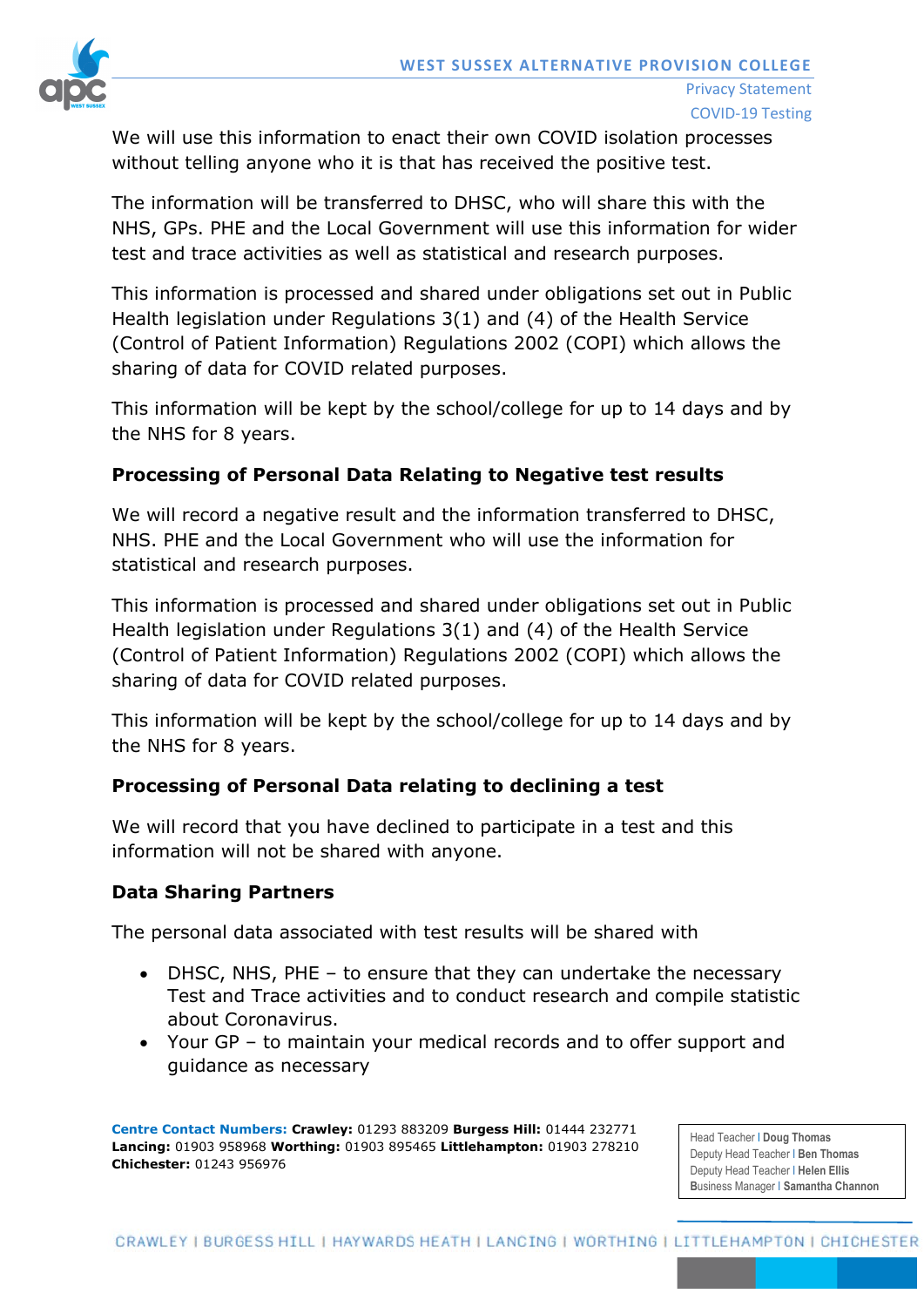

- Privacy Statement COVID-19 Testing
- Local Government to undertake local public health duties and to record and analyse local spreads.

### **Your Rights**

Under data protection law, you have rights including:

**Your right of access** - You have the right to ask us for copies of your personal information.

**Your right to rectification** - You have the right to ask us to rectify personal information you think is inaccurate. You also have the right to ask us to complete information you think is incomplete.

**Your right to erasure** - You have the right to ask us to erase your personal information in certain circumstances.

**Your right to restriction of processing** - You have the right to ask us to restrict the processing of your personal information in certain circumstances.

**Your right to object to processing** - You have the the right to object to the processing of your personal information in certain circumstances.

**Your right to data portability** - You have the right to ask that we transfer the personal information you gave us to another organisation, or to you, in certain circumstances.

You are not required to pay any charge for exercising your rights. If you make a request, we have one month to respond to you.

Please contact us at [dpo@wsapc.co.uk,](mailto:dpo@wsapc.co.uk) 01444 232771, WSAPC, Cuckfield Road, Burgess Hill, West Sussex, RH15 8RE if you wish to make a request.

#### **How to complain**

If you have any concerns about our use of your personal information, you can make a complaint to us at [dpo@wsapc.co.uk.](mailto:dpo@wsapc.co.uk)

You can also complain to the ICO if you are unhappy with how we have used your data.

**Centre Contact Numbers: Crawley:** 01293 883209 **Burgess Hill:** 01444 232771 **Lancing:** 01903 958968 **Worthing:** 01903 895465 **Littlehampton:** 01903 278210 **Chichester:** 01243 956976